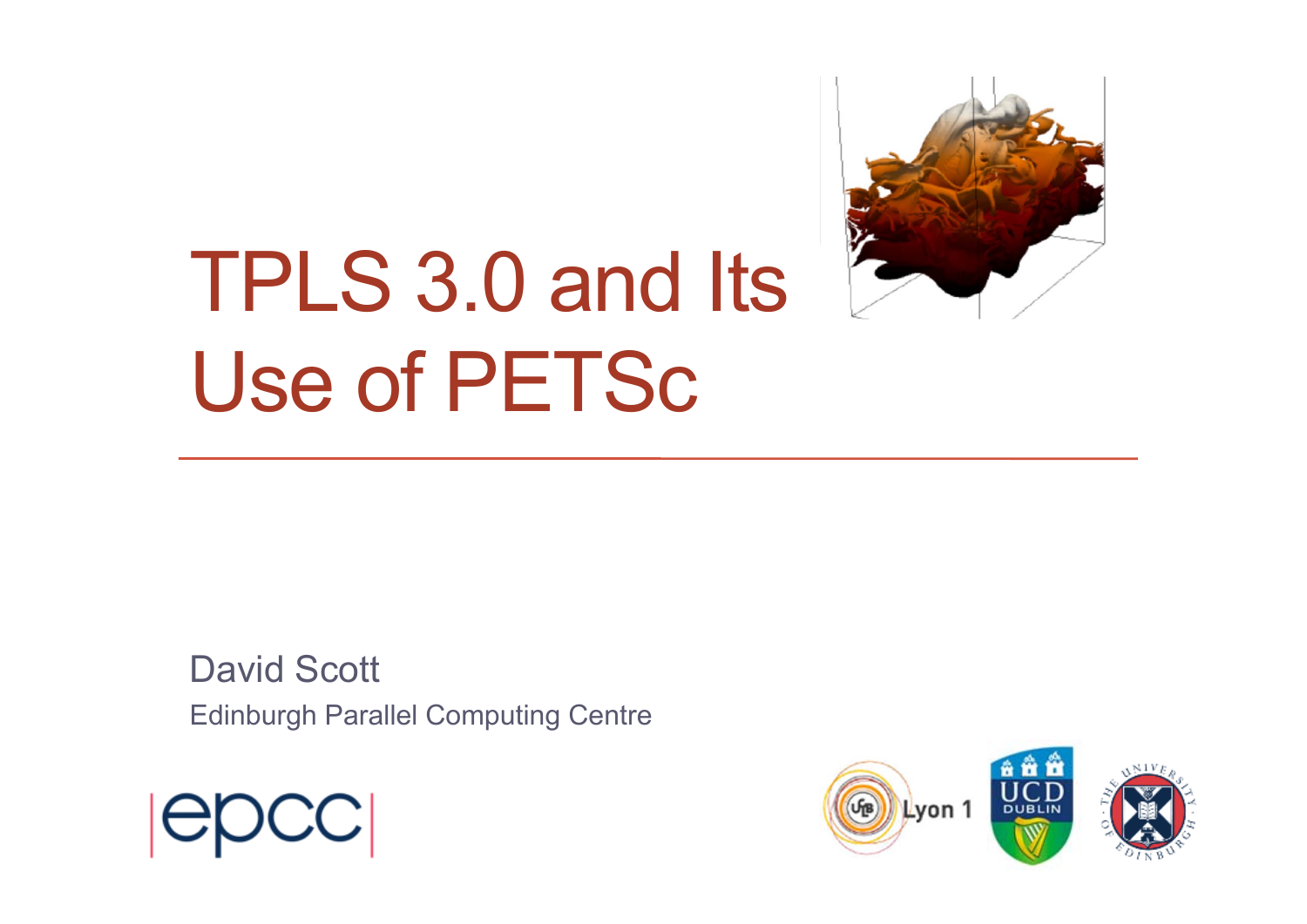### **Contributors**

- Iain Bethune
- Toni Collis
- Lennon O'Naraigh
- David Scott
- Peter Spelt
- Prashant Valluri



*Evaporating droplets J. Fluid Mech. (2015)*

Funded by EPSRC through the eCSE programme

Portable, Extensible Toolkit for Scientific Computation,

PETSc: https://www.mcs.anl.gov/petsc



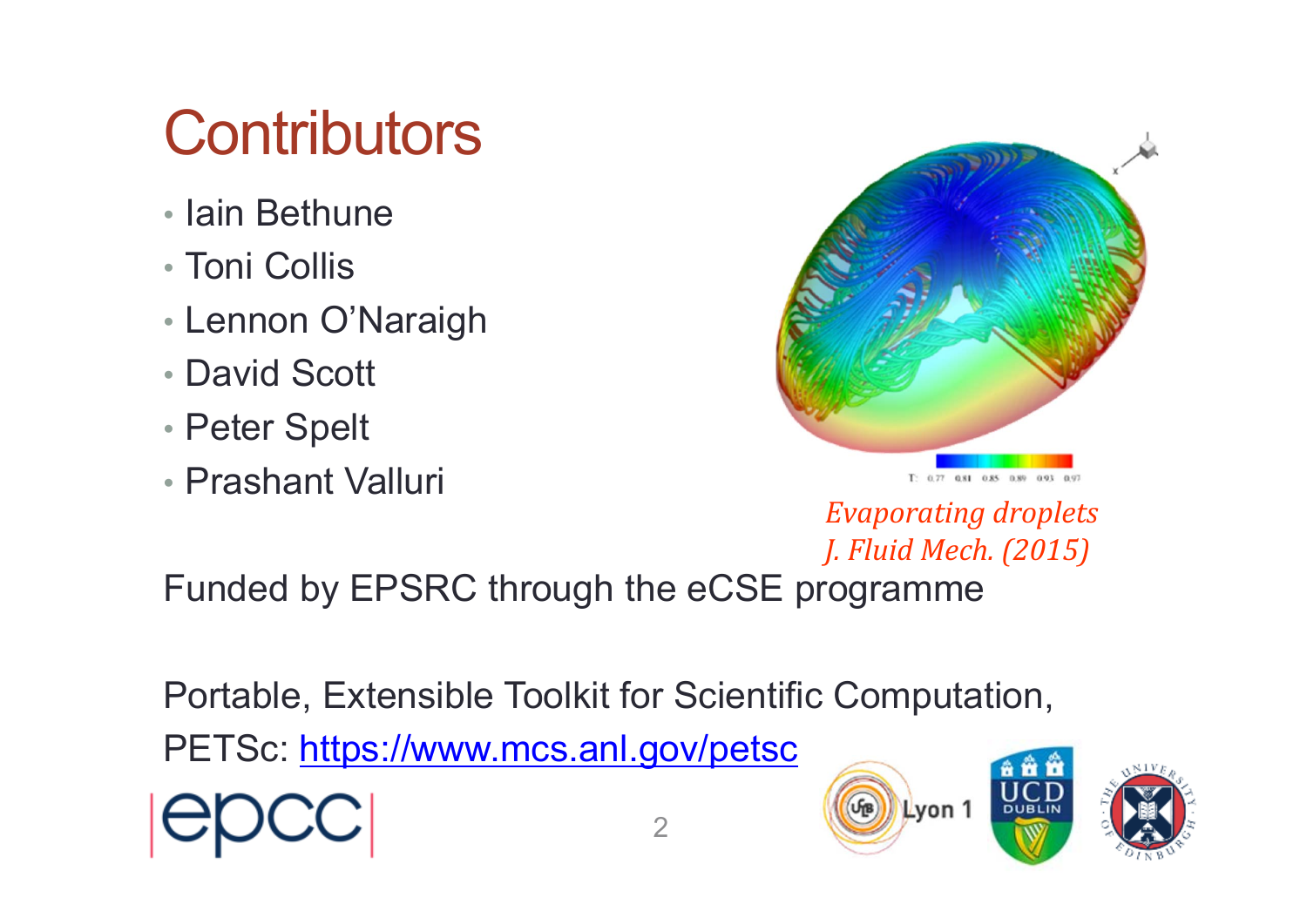### History of Public Releases

| Year | <b>Version</b> | <b>Notes</b>                                                                                                                                  |
|------|----------------|-----------------------------------------------------------------------------------------------------------------------------------------------|
| 2013 | 1.0            | Hand coded (generally J-SOR)<br>solvers except for the (PETSc)<br>pressure solver.<br>Serial I/O.                                             |
| 2015 | 2.0            | Parallel I/O (NetCDF).<br>Introduced configuration files.<br>2D domain decomposition.                                                         |
| 2017 | 3.0            | 3D domain decomposition.<br>PETSc solvers available for the<br>the momentum calculations.<br>Different densities for the<br>component fluids. |

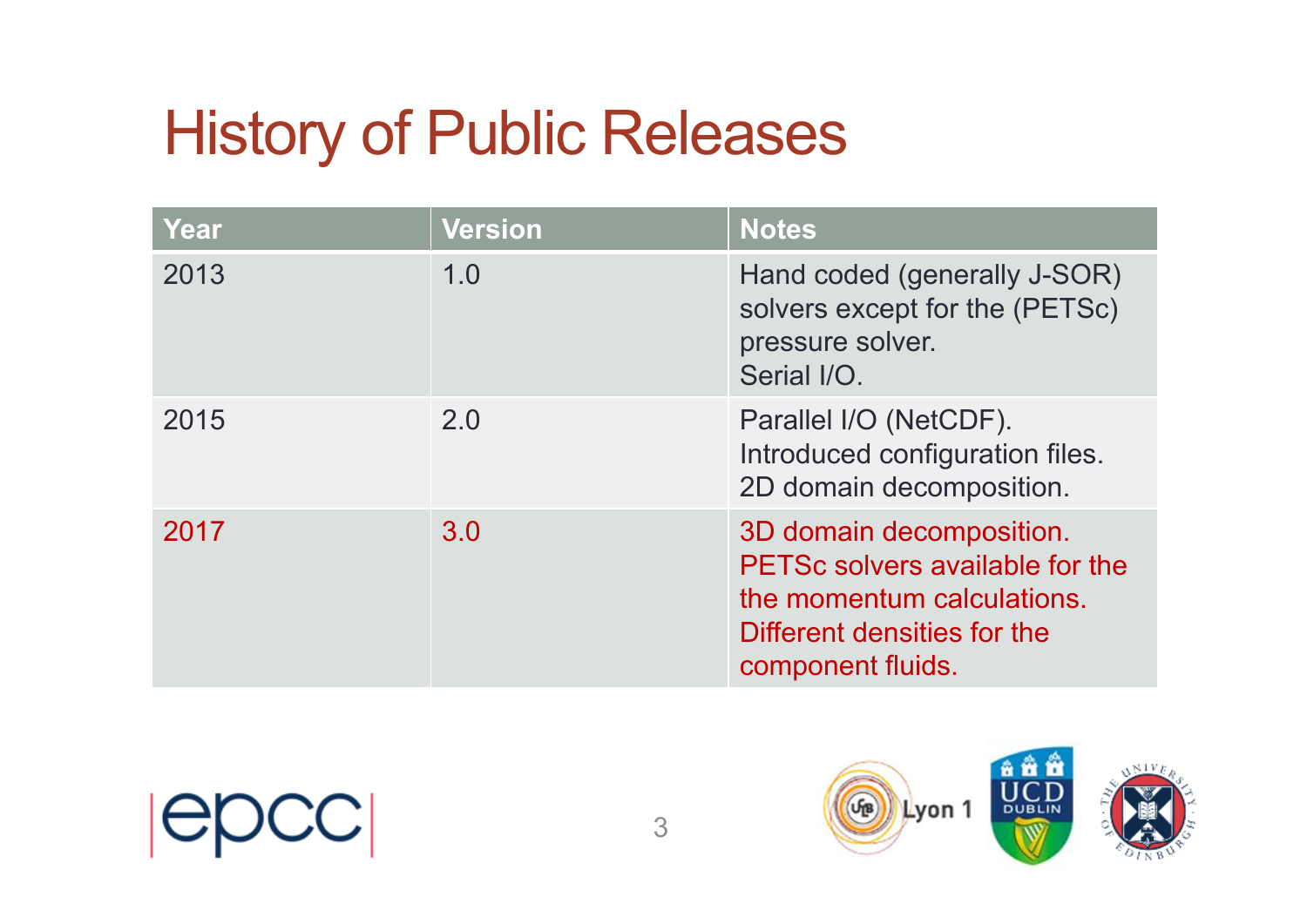

• Available from Sourceforge: https://sourceforge.net/projects/tpls/ under a BSD-style licence.



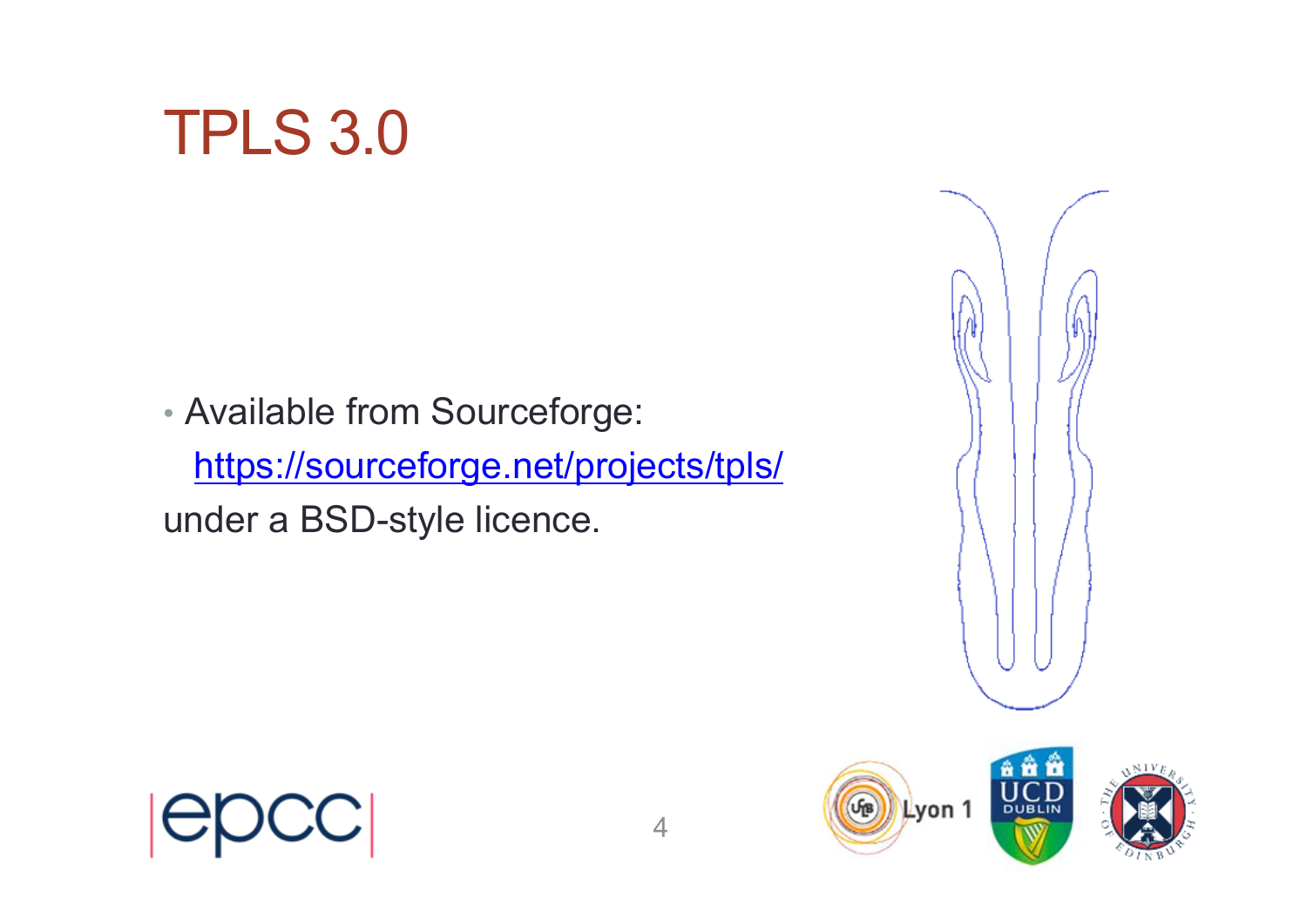### TPLS 3.0 – Density Contrast Flows

- Rayleigh Taylor instability
	- Two layers of liquid with the upper being the denser.
- Stably stratified, parallel, two-phase flows
	- Two layers of fluid with the upper being the less dense.
	- The fluids are flowing in the same direction.
- Characteristics of the simulations:
	- Flows involving many length and time scales.
	- Flows with sharp changes in interfacial topologies.
	- Transient three-dimensional simulations required over long periods of time
- Require scalable code run at very high resolutions



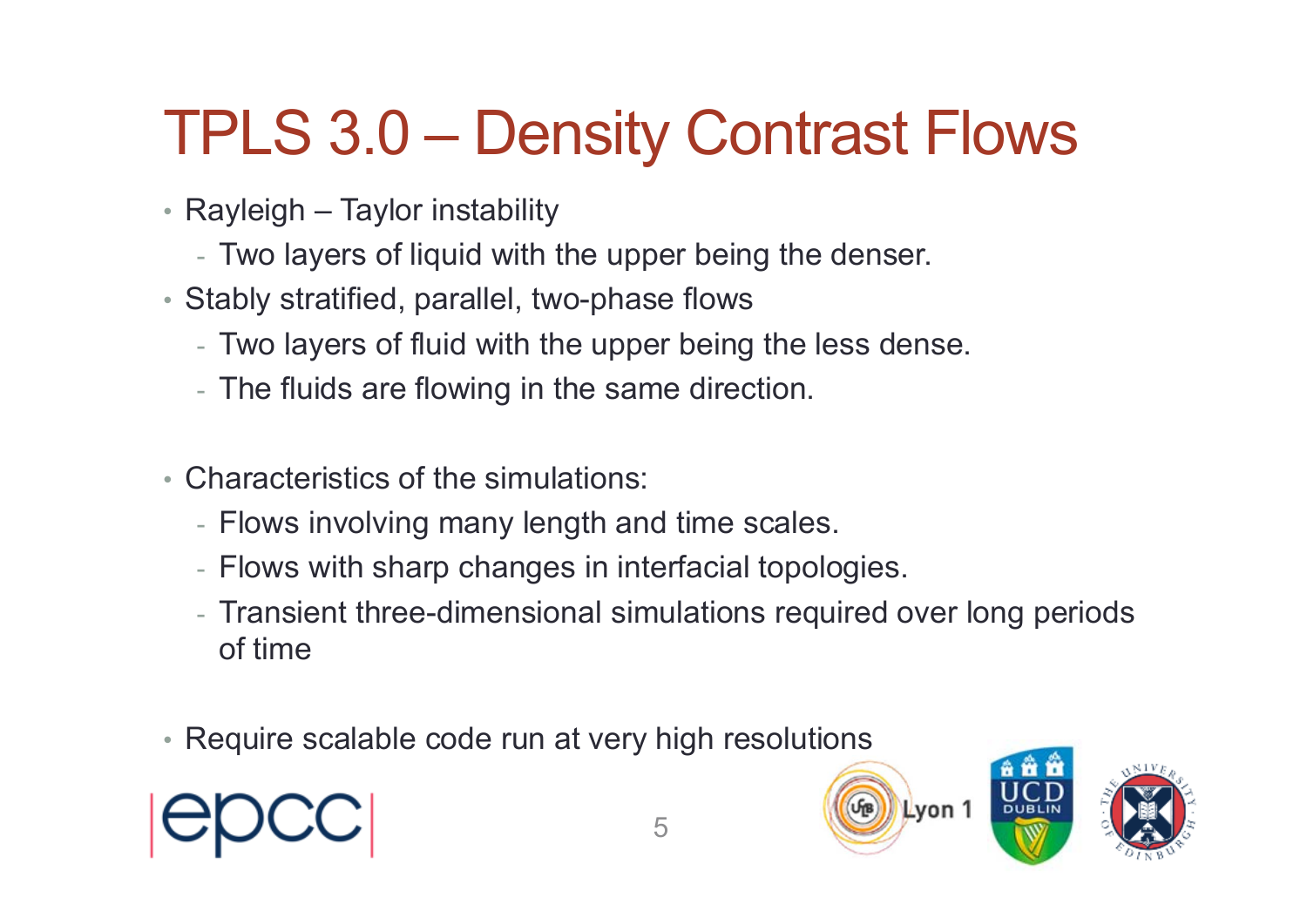#### TPLS 3.0: The Equations

Two-phase, incompressible, Navier–Stokes equations with interface capturing.

$$
\rho(\phi) \left( \frac{\partial \mathbf{u}}{\partial t} + \mathbf{u} \cdot \nabla \mathbf{u} \right) = -\nabla p + \frac{1}{Re} \nabla \cdot \left[ \mu(\phi) (\nabla \mathbf{u} + \nabla \mathbf{u}^{\mathsf{T}}) \right] + \mathbf{f}_{\text{st}}(\phi) + \rho(\phi) \mathbf{g}
$$

where  $\nabla \cdot \mathbf{u} = \mathbf{0}$ , g is gravity and  $\phi$  is the interface capturing field.

$$
\frac{\partial \phi}{\partial t} + \mathbf{u} \cdot \nabla \phi = \mathbf{0}, \quad \mathbf{f}_{\text{st}} = \delta_{\epsilon}(\phi) \frac{\mathbf{1}}{\mathbf{W}\mathbf{e}} \mathbf{n} \nabla \cdot \mathbf{n}, \quad \mathbf{n} = \frac{\nabla \phi}{|\nabla \phi|}.
$$



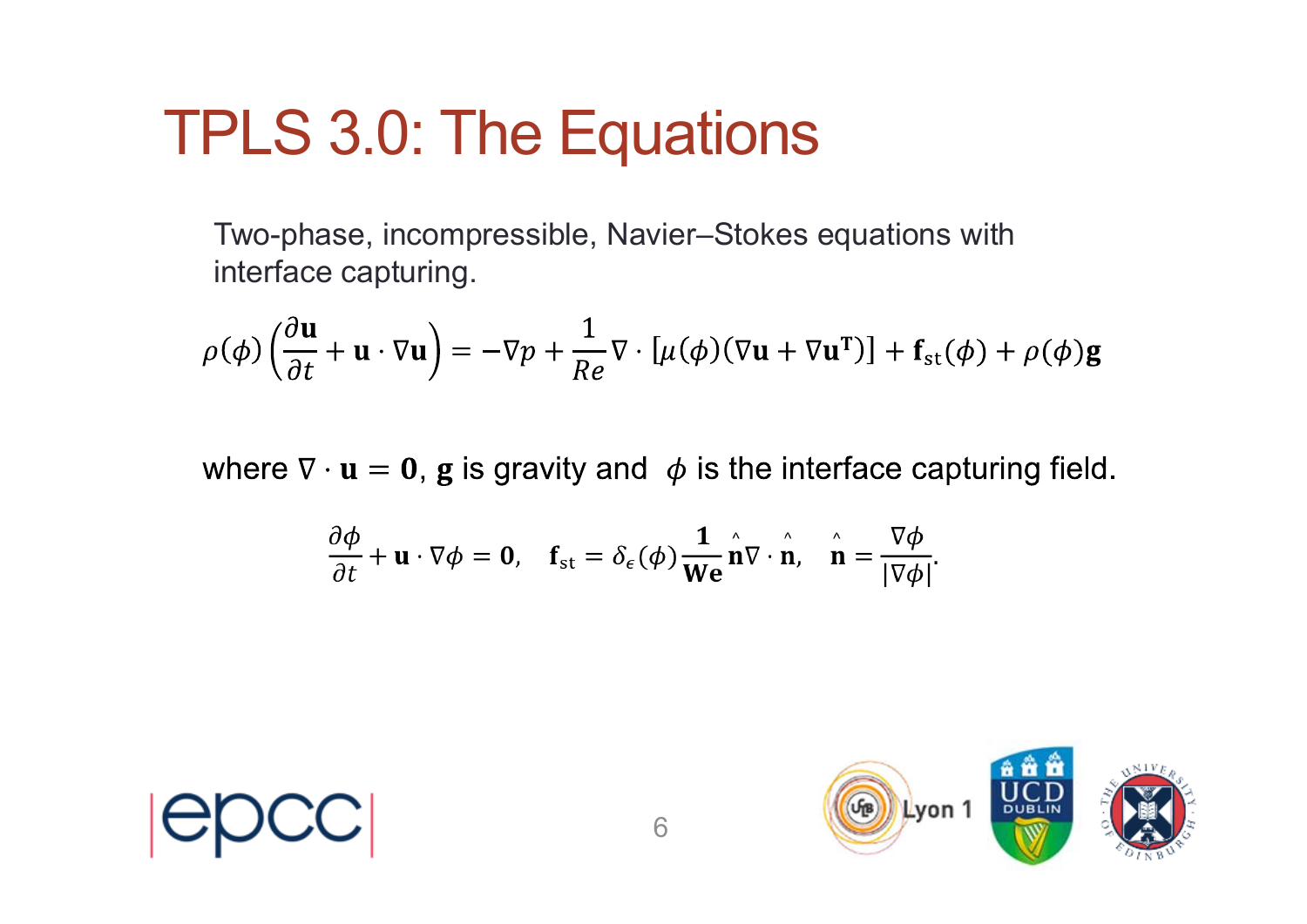### TPLS 3.0: The Technicalities

Marker-and-cell discretisation: pressures, densities, viscosities and φ at cell centres, velocities at cell faces.

Finite volumes, with flux-conservative differencing for the momentum equation.

Momentum step: centred differences for the convective derivative, Crank-Nicholson treatment for diffusion, 3rd order Adams-Bashforth for the time evolution.

Projection method: momenta are updated first, followed by a correction step involving a pressure update, thereby enforcing incompressibility.

The levelset function,  $\varphi$ , is carried with the flow (3<sup>rd</sup> order WENO) but is corrected at each time step ('redistancing').



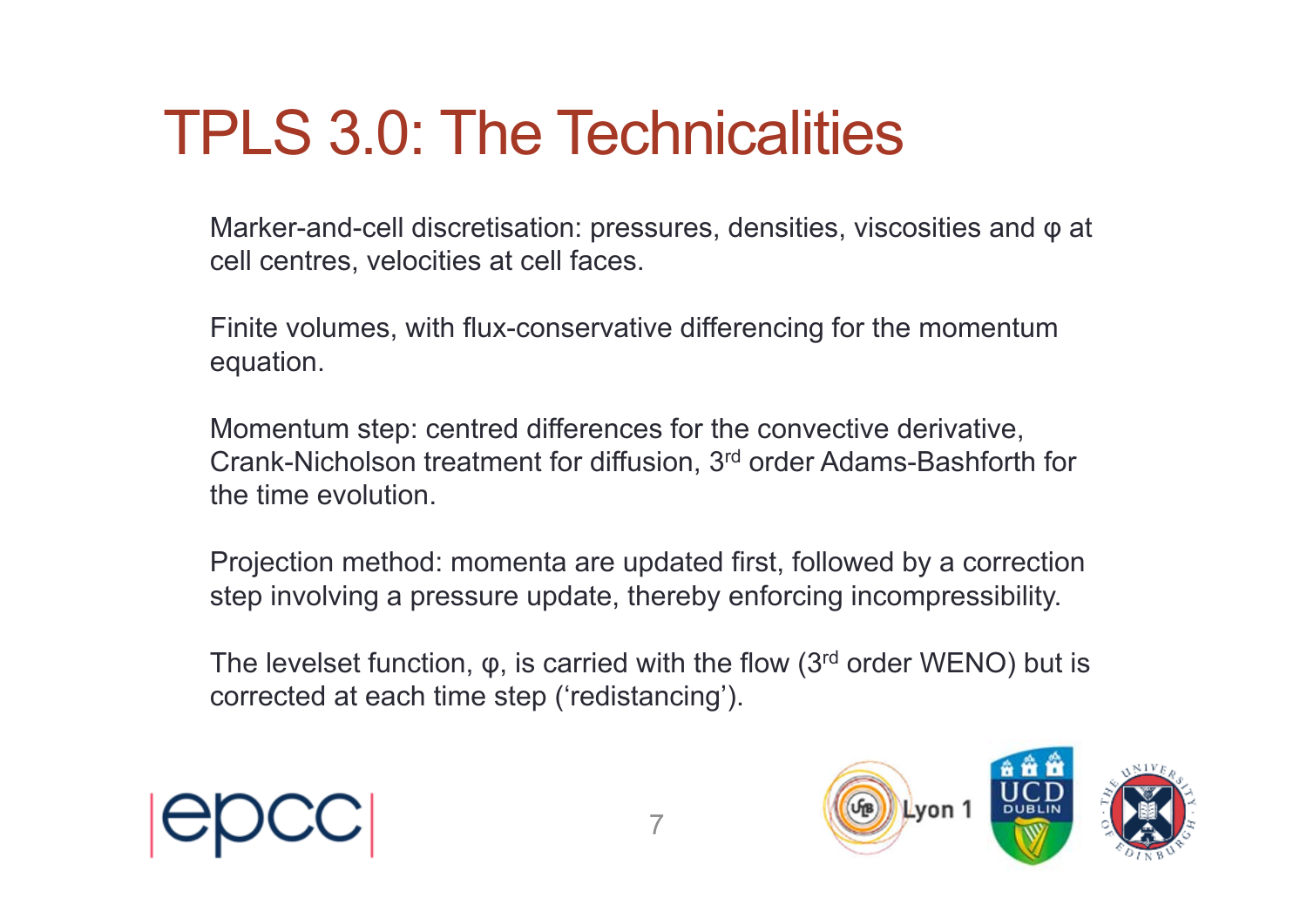## TPLS 3.0: Rayleigh-Taylor Instability

- Heavy fluid sitting on top of a light fluid (gravity acting downwards)
- System starts from rest with a sinusoidal perturbation to the interface
- Heavy fluid accelerates downwards forming complicated interfacial structures due to rollup of vorticity
- System parametrised by the Atwood number

$$
At = (\rho_{\text{heavy}} - \rho_{\text{light}})/(\rho_{\text{heavy}} + \rho_{\text{light}}),
$$

• In simulations,



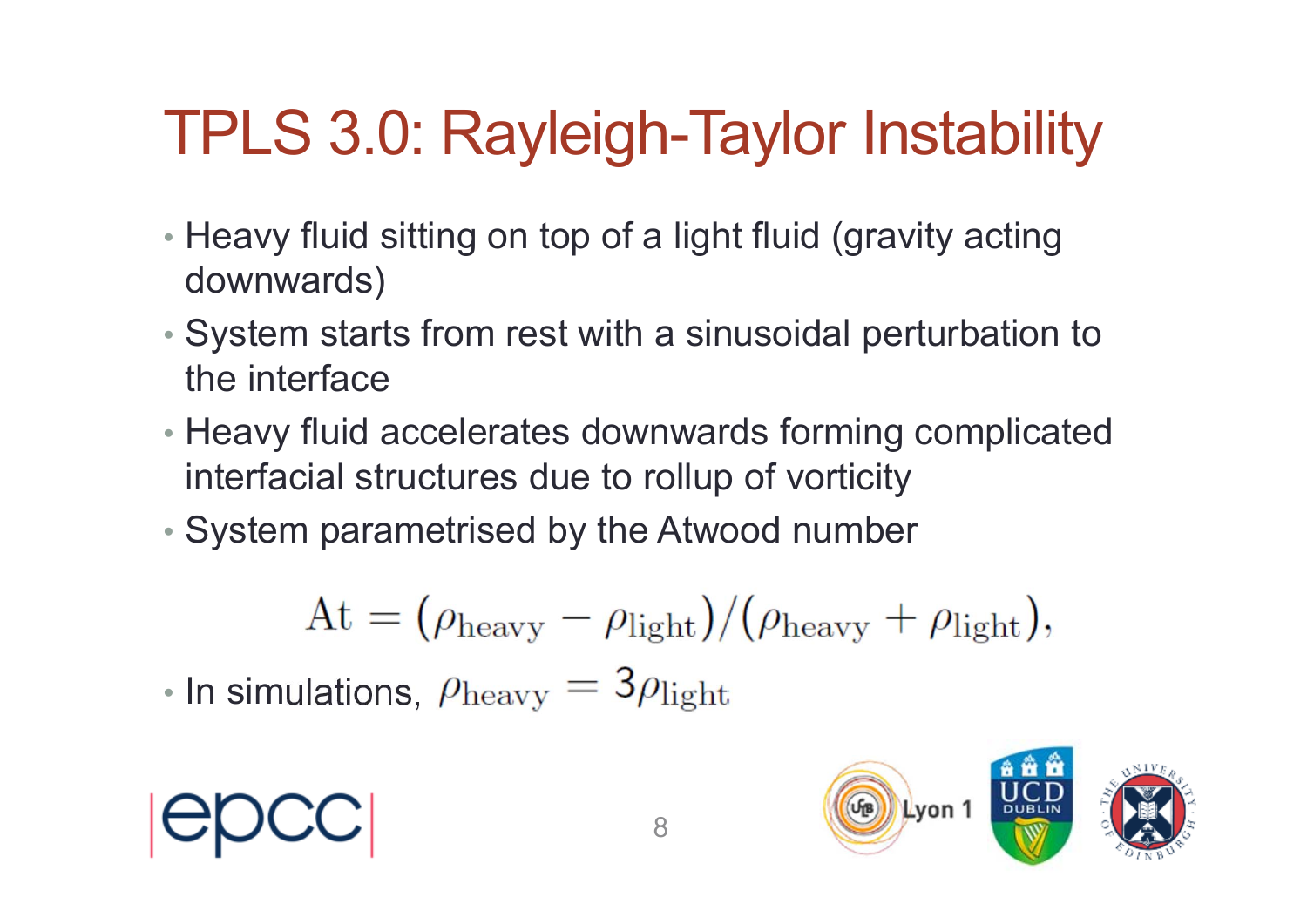#### TPLS 3.0: Rayleigh-Taylor Instability



See Z. Solomenko *et al.* (2017) Int J Multiphase Flow, 95, 235.

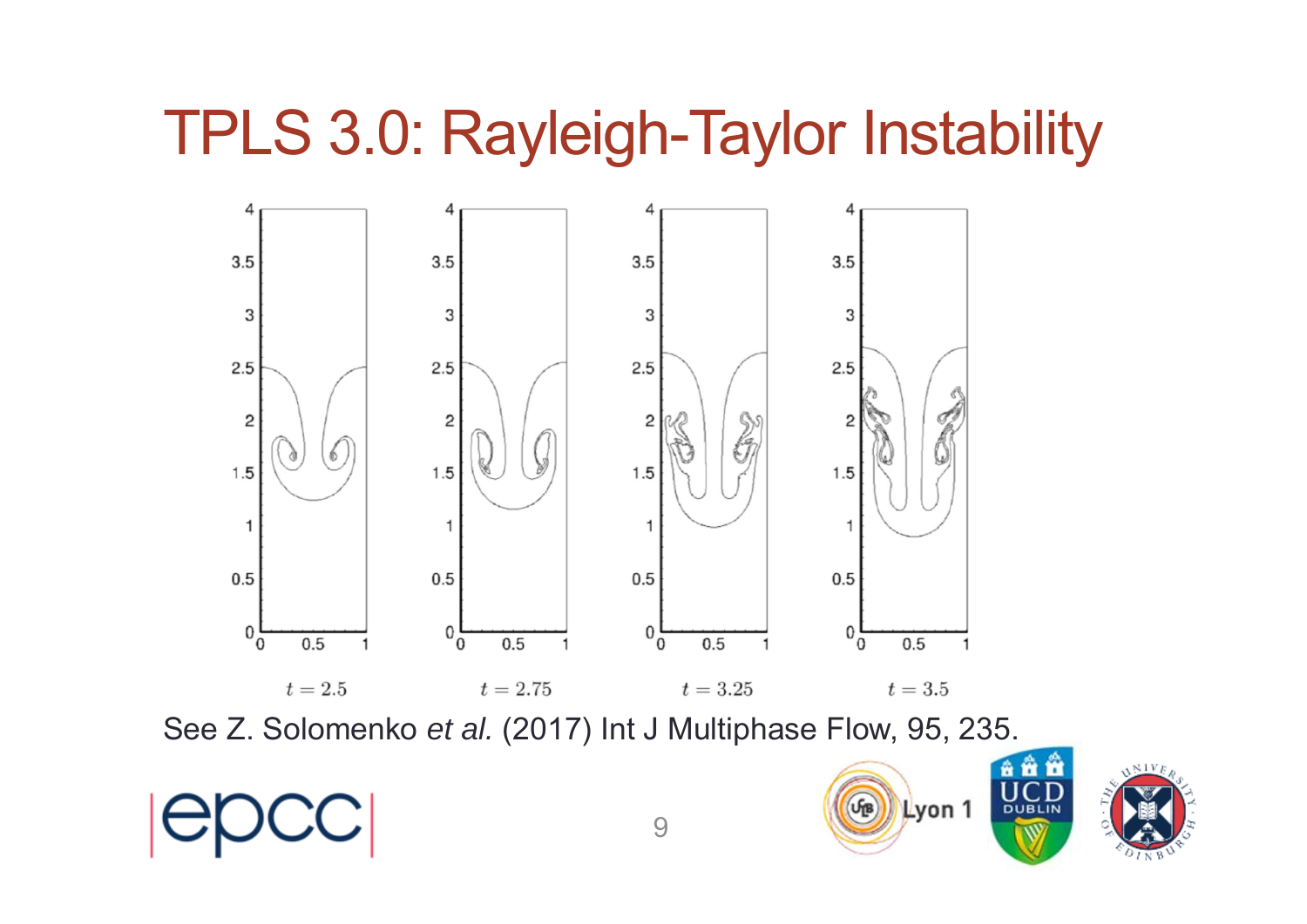### TPLS 3.0: Stratified Flows

- A pressure-driven channel flow with two stably stratified phases
- At high flow rates (Reynolds numbers), an unstable equilibrium sets in
- Interfacial waves develop and can evolve to breaking waves, ligaments, billows, droplets etc.
- The density ratio, *r* (bottom phase vs top phase) is a key parameter

10





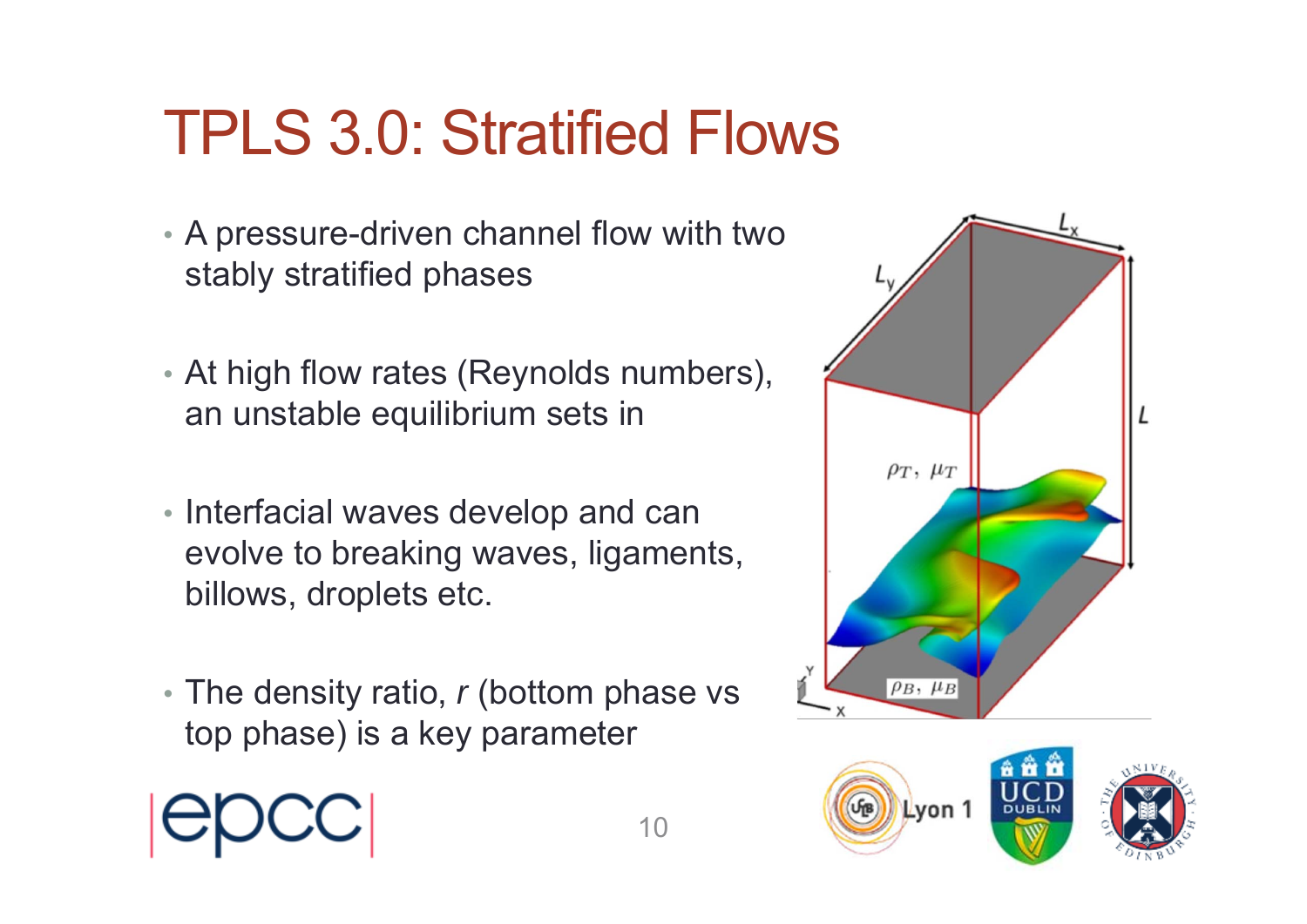#### TPLS 3.0: Stratified Flows



Interface shape evolution from DNS for a case at moderate density ratio,  $r = 10$ . Other parameters:  $(m = 50, h_0 = 0.2, \mathcal{G} = 0.1, \text{We} = 10)$ , and Re = 500.

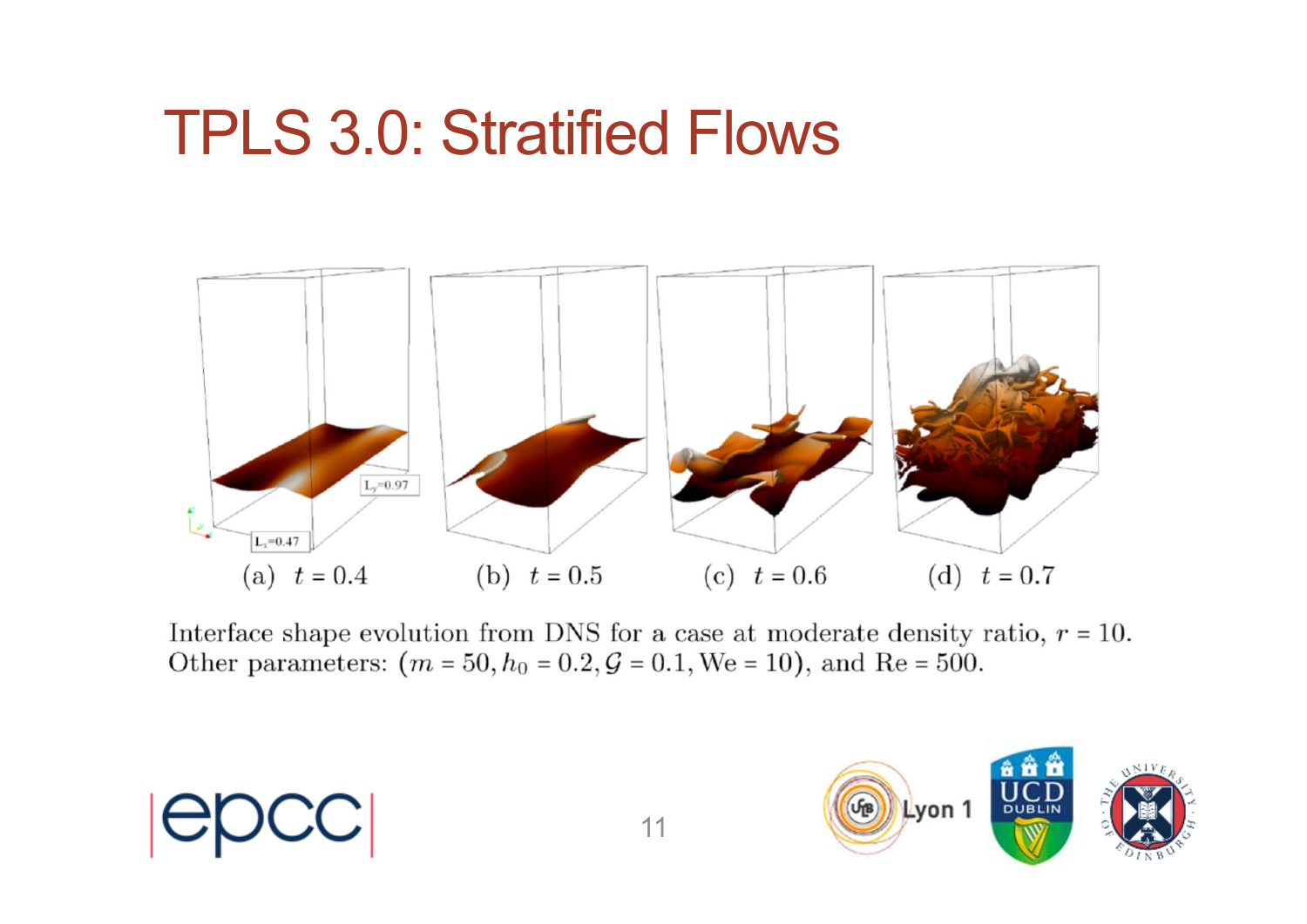### How to Use TPLS

- Describe the initial configuration
	- •initial\_config.opt
- Generate the initial configuration
	- •run ./create\_initial\_configuration
- Configure how the program works (non-PETSc options)
	- •tpls\_config.opt
- PETSc run-time configuration
	- •.petscrc



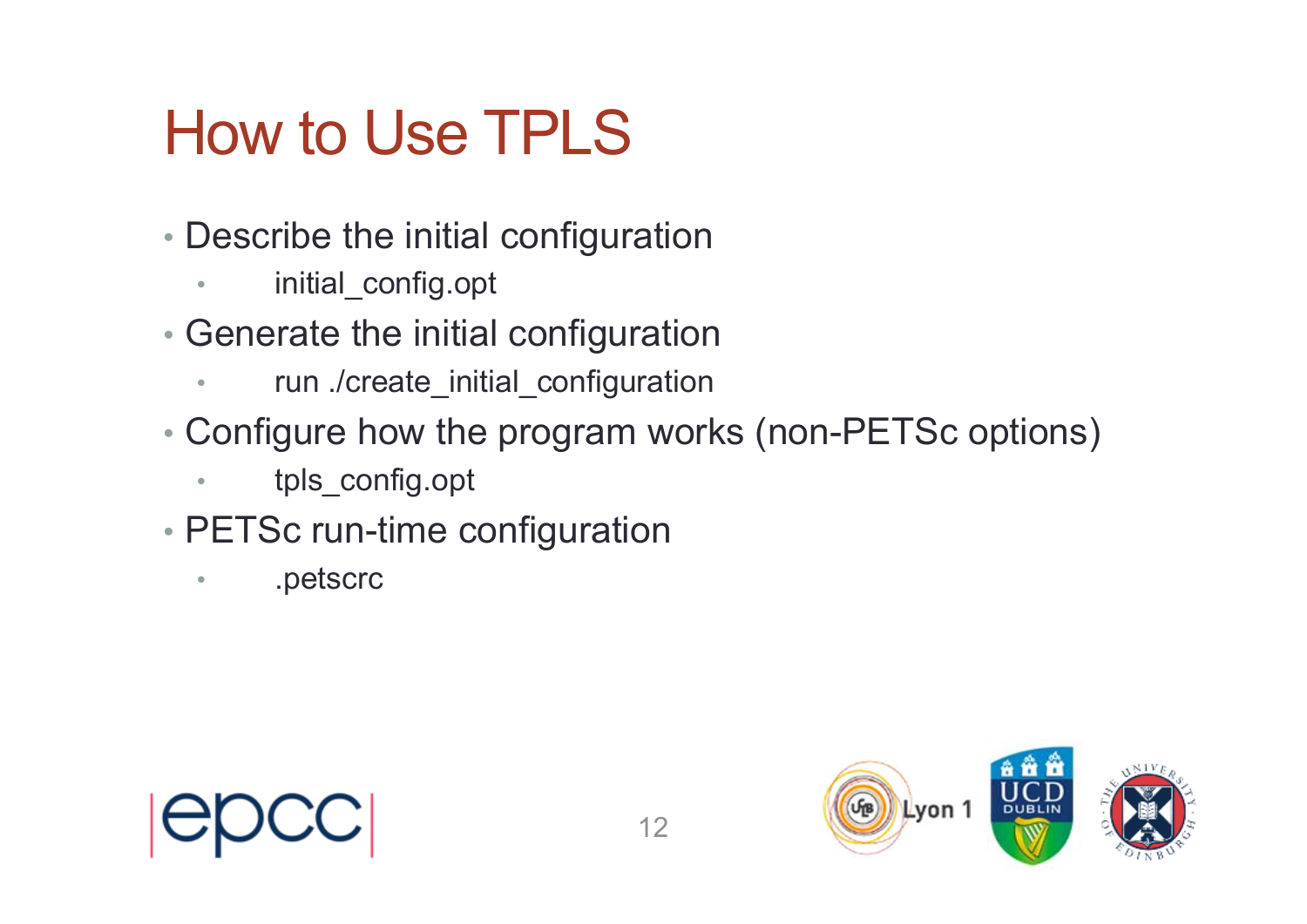# initial\_config.opt

- ## Domain grid
- # Number of grid points in X (I), Y (m) and Z (n) directions.
- maxl 257
- maxm 145
- maxn 153
- ## Interface detection method.
- # Options:
- # lsm level-set method (default)
- # dim diffuse interface method
- idm lsm
- ## Flow type.
- # Options:
- # channel channel flow
- # rti Rayleigh Taylor Instability
- flow\_type channel

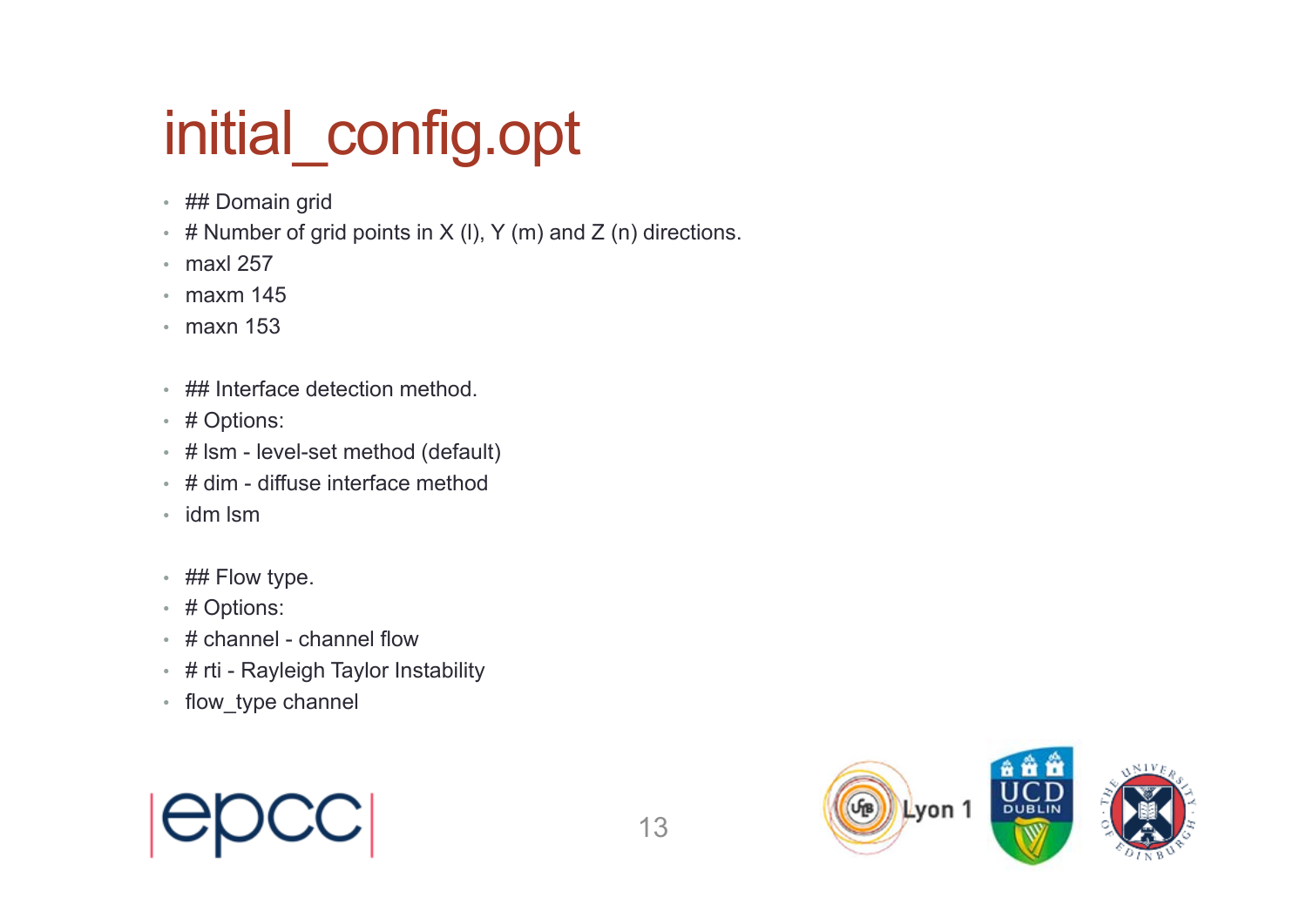# initial config.opt (cont.)

- ## Fluid flow
- # Reynolds number.
- re 1.0
- # Viscosity and density of the lower fluid.
- mu\_minus 1.0
- rho\_minus 1.0
- # Viscosity and density of the upper fluid.
- mu\_plus 1.0
- rho plus 3.0
- # Interface height, or height of lower liquid layer, expressed as
- # a proportion where 0 <= height <= 1.
- height 0.5



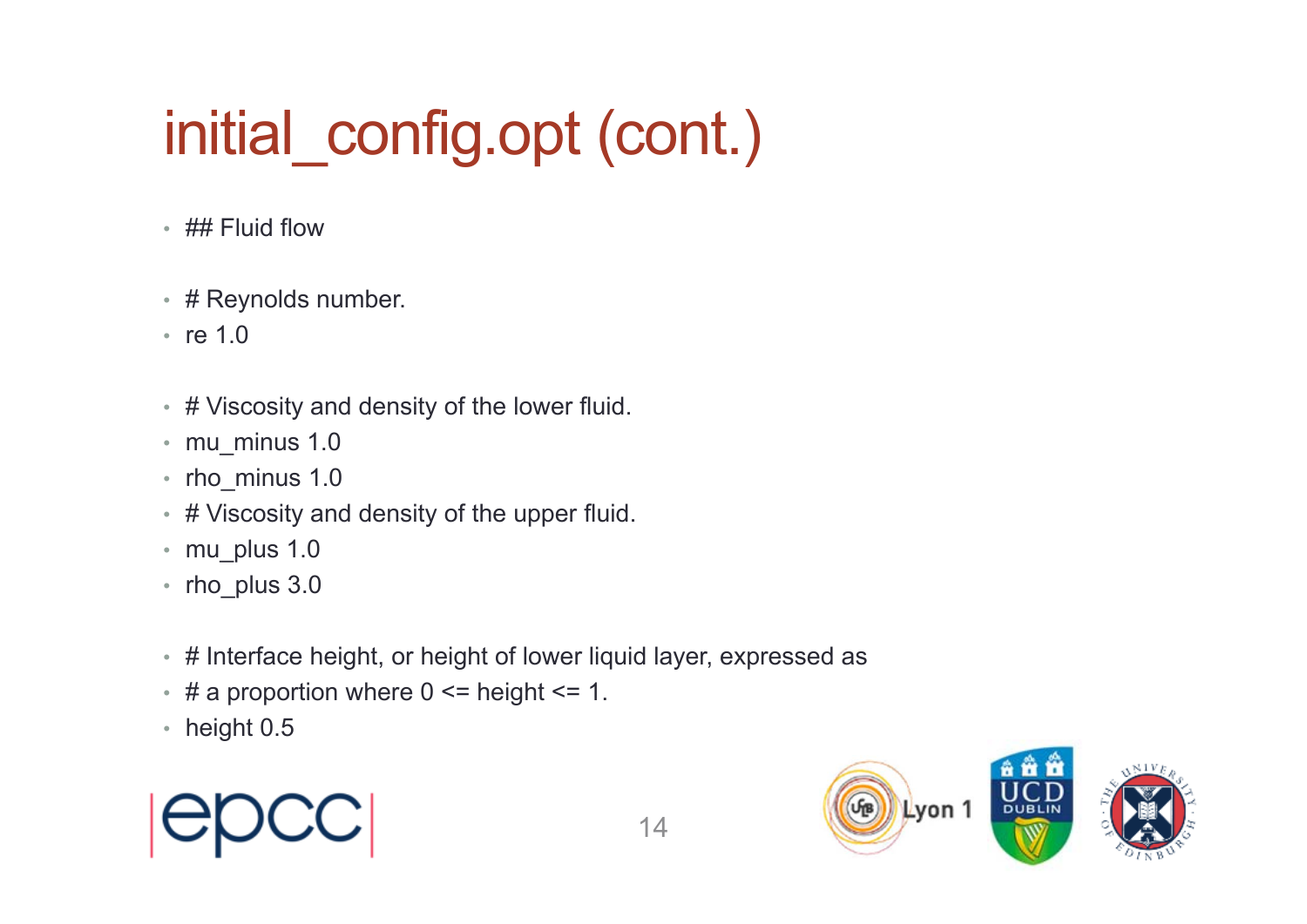# initial config.opt (cont.)

- # Pressure gradient.
- dpdl -1.0
- # Gravity.
- Grav 1.0
- gz -1.0
- # Surface tension scaling parameter.
- scap 0.01
- # Time step (>0).
- dt 0.0001
- # Smooth width scale factor.
- smooth width scale 1.5



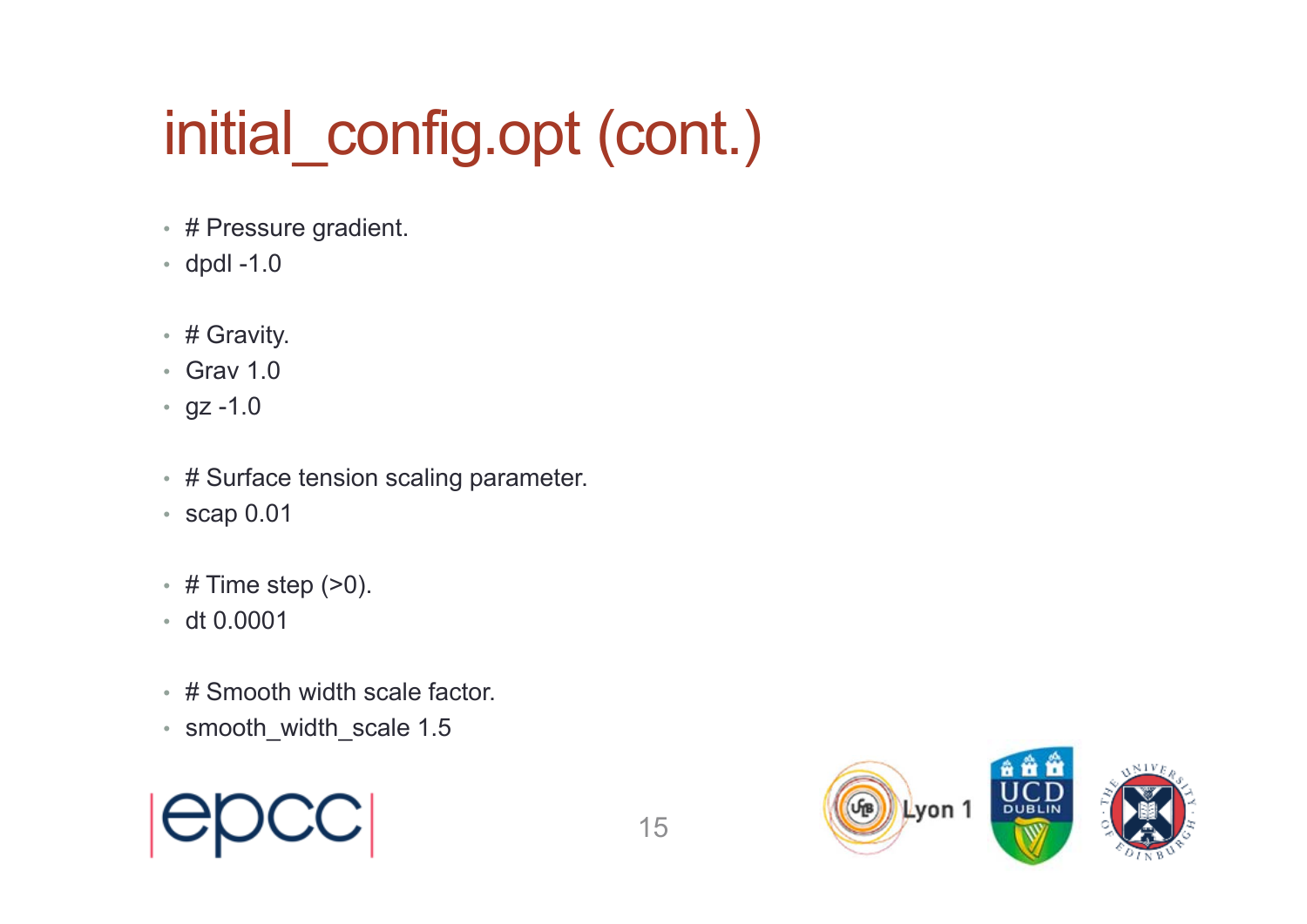### tpls\_config.opt

- ## Process grid
- # Number of processes in the X, Y and Z dimensions, which defines the
- # process grid which overlays the domain grid.
- # The following conditions need to be respected:
- # Number of processes available = num\_procs\_x \* num\_procs\_y \* num\_procs\_z
- # num\_procs\_x is a divisor of (maxl 1)
- # num\_procs\_y is a divisor of (maxm 1)
- # num\_procs\_z is a divisor of (maxn 1)
- # num\_procs\_x >= 1
- # num\_procs\_y >= 1
- $\cdot$  # num procs  $z \ge 1$
- # TPLS will raise an error if these conditions do not hold.
- num procs x 16
- num\_procs\_y 6
- num procs z 8



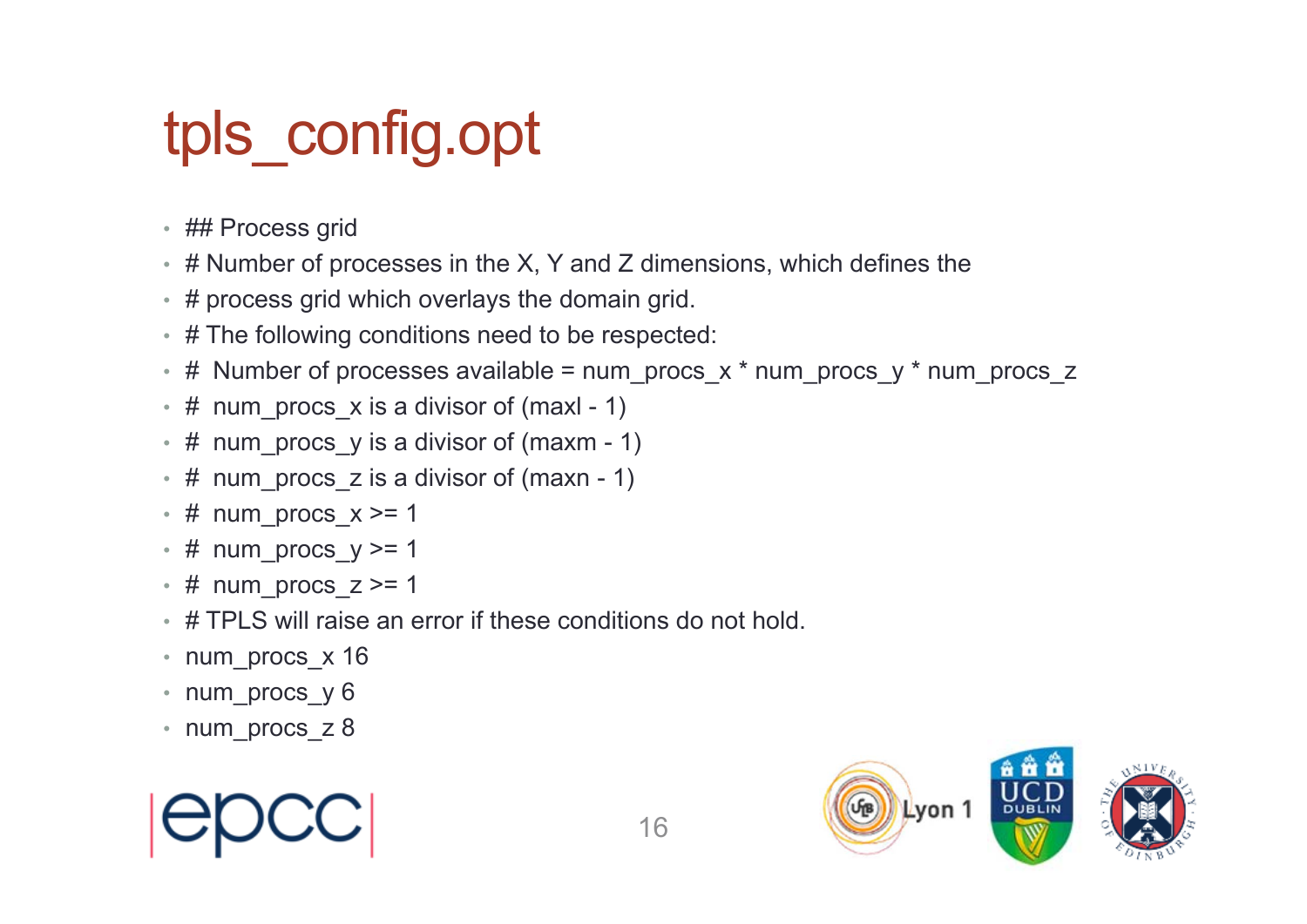# tpls\_config.opt (cont)

- ## Selection of PETSc or original equation solvers.
- # T or F for PETSc or original.
- petsc\_solver\_u T
- petsc\_solver\_v T
- petsc\_solver\_w T
- petsc\_solver\_p T
- ## Is a solver to be monitored?
- $\cdot\;$  # T or F.
- u\_monitoring\_on F
- v\_monitoring\_on F
- w\_monitoring\_on F
- p\_monitoring\_on F



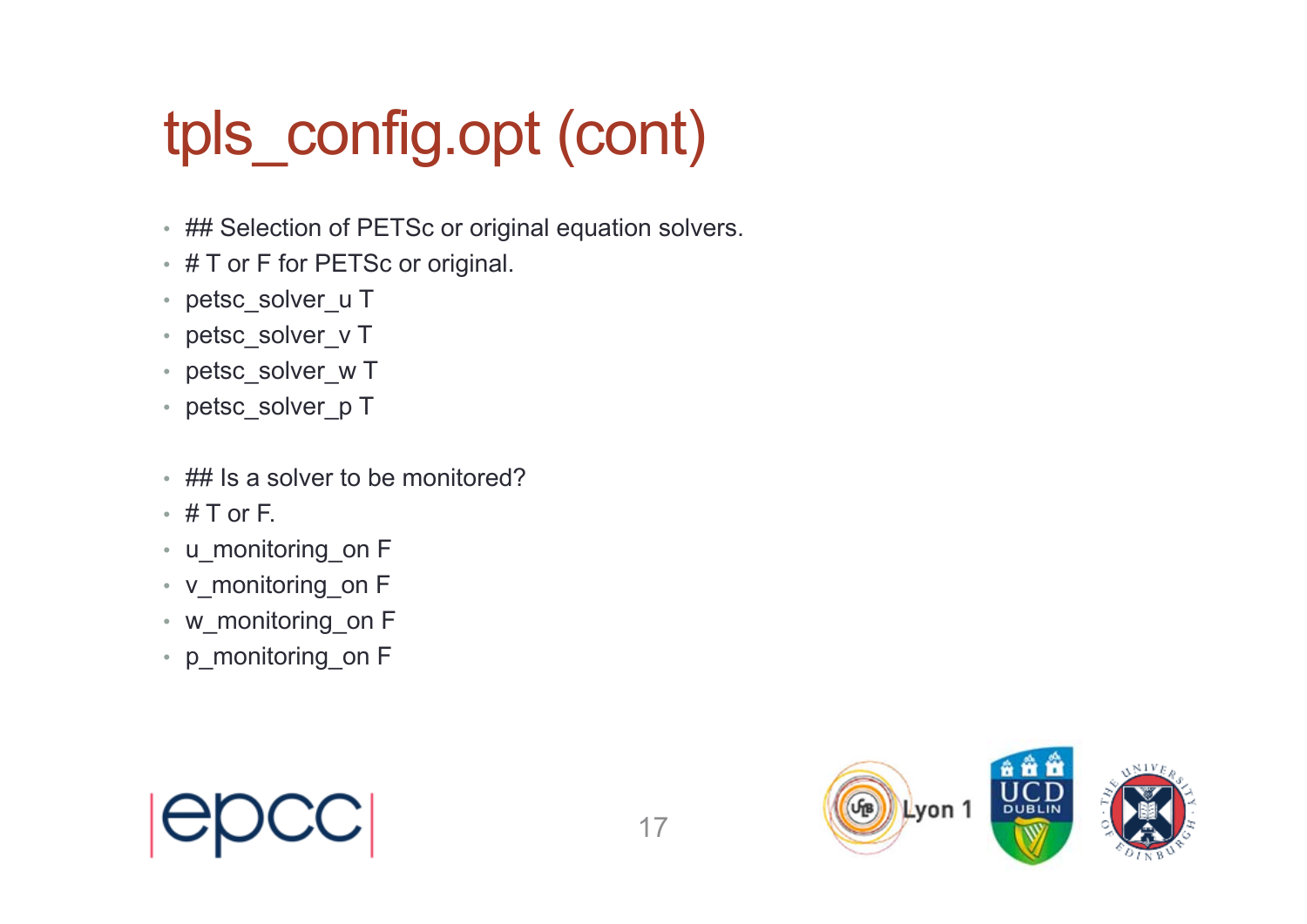# tpls\_config.opt (cont)

- ## Original momentum equation solver configuration
- # Number of iterations in solvers for u, v and w velocities (>= 1).
- mom\_u 30
- mom\_v 30
- mom\_w 30
- ## Level-set equation solver configuration
- # Number of iterations in solver (>= 1).
- levelset 10
- # Maxu
- maxu 10.0



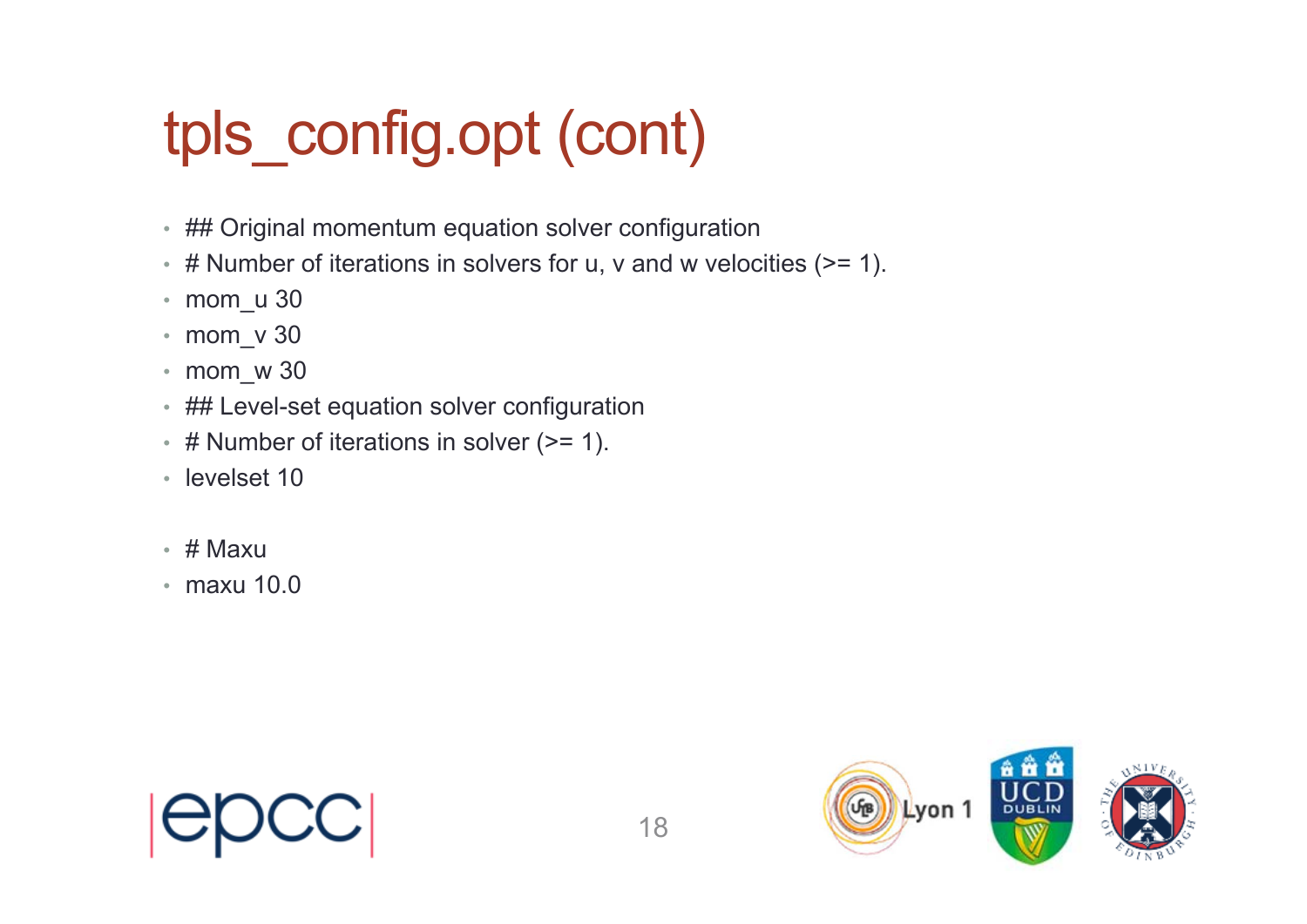# tpls\_config.opt (cont)

- ## TPLS operation
- # PHI channel .dat file output frequency (>= 1).
- phi\_dat\_frequency 1000
- # UVW channel .dat file output frequency (>= 1).
- uvw\_dat\_frequency 1000
- # Backup channel .dat file output frequency (>= 1).
- backup\_frequency 1000
- $\;\cdot\;$  # Backup files in netCDF hdf5 format (= T or F).
- backup\_hdf5\_format T
- # Number of timesteps (>= 1).
- num timesteps 1000
- ## DIM equation solver configuration
- # Number of iterations
- max iteration dim 18

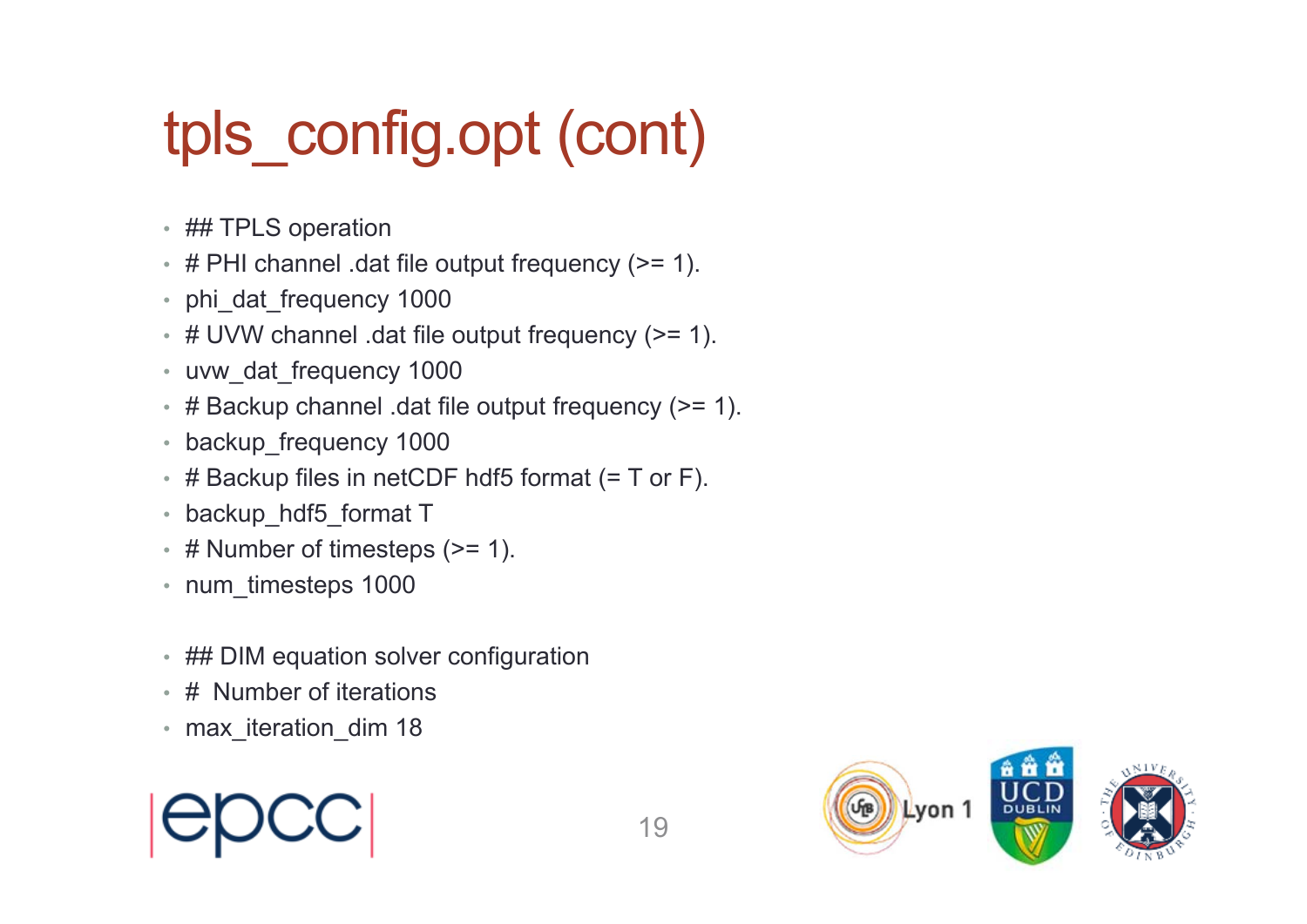#### Run-Time Configuration of PETSc .petscrc

- -u\_ksp\_rtol 0.00000007
- -u\_ksp\_final\_residual
- -v\_ksp\_rtol 0.000001
- -v\_ksp\_final\_residual
- -w\_ksp\_rtol 0.0000002
- -w\_ksp\_final\_residual
- -p\_ksp\_rtol 0.00009
- -p\_ksp\_type minres
- -p\_pc\_type sor
- -p\_pc\_sor\_omega 1.5
- -p\_ksp\_final\_residual
- Note that one can configure the PETSc (Krylov) solvers individually through a prefix to the configuration options. For example the generic option ksp\_rtol becomes u\_ksp\_rtol, etc. As we shall see, the prefixes are specified in the code.

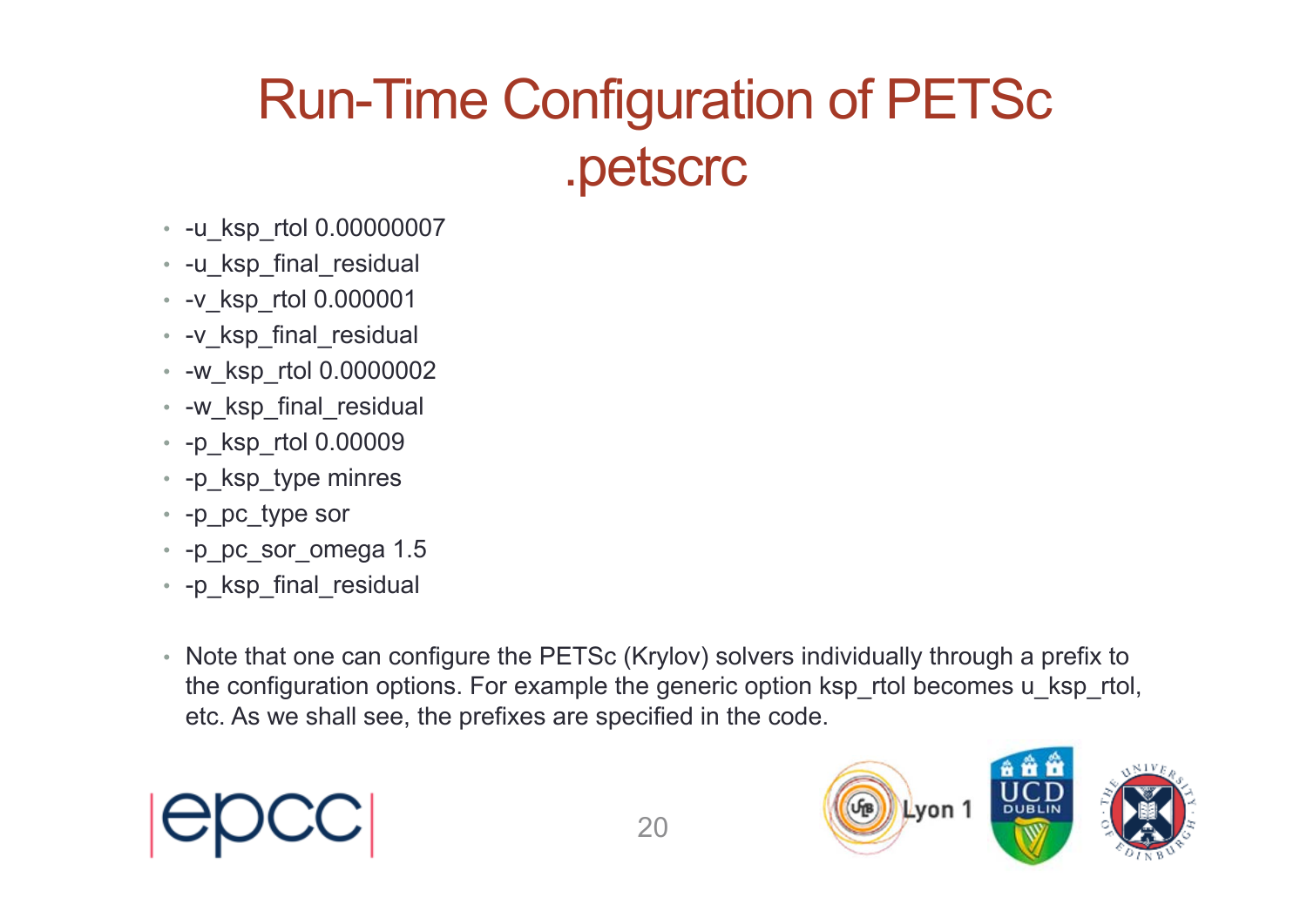### Why Use PETSc

• PETSc provides support for structured grids.

| $\bullet$ | call DMDACreate3d (PETSC COMM WORLD,        | &  |
|-----------|---------------------------------------------|----|
| $\bullet$ | DM BOUNDARY PERIODIC,                       | &  |
|           | DM BOUNDARY PERIODIC,                       | &  |
|           | DM BOUNDARY NONE,                           | &  |
|           | DMDA STENCIL BOX,                           | &. |
|           | global dim x, global dim y, global dim z+2, | &  |
|           | num procs x, num procs y, num procs z,      | &. |
| $\bullet$ | dof, stencil width,                         | &  |
|           | petsc x lengths,                            | &  |
|           | PETSC NULL INTEGER,                         | &  |
|           | petsc z lengths p,                          | &  |
|           | da s, ierr)                                 |    |

• This creates  $da$  s which may then be used to create PETSc vectors.



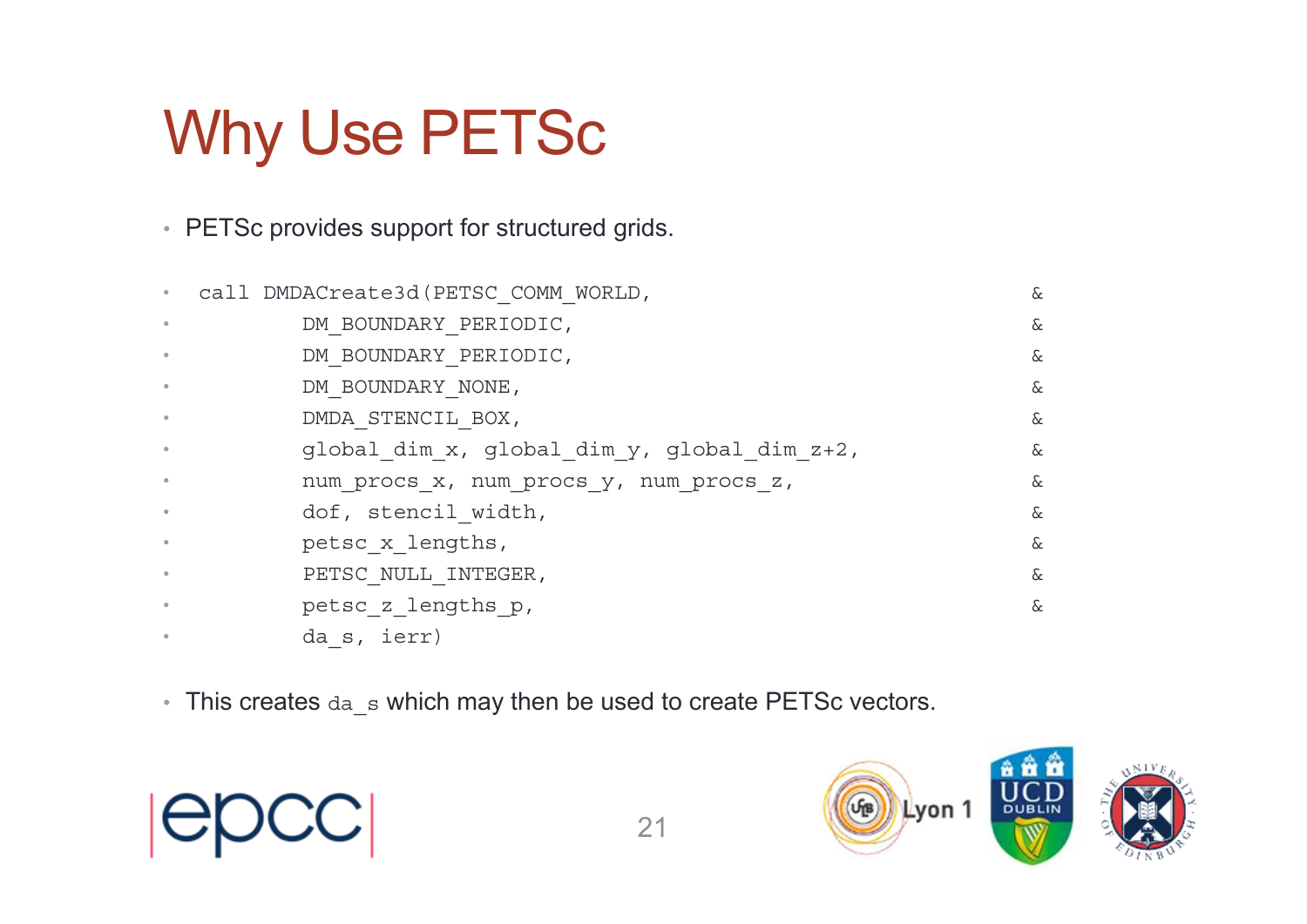# Why Use PETSc (cont.)

- Two sorts of array may be created: global, distributed arrays and local arrays.
- •call DMGetGlobalVector(da s, pres vec, ierr)
- $\bullet$ call DMGetLocalVector(da s, pres lvec, ierr)
- A local vector includes room for the appropriate ghost (halo) points.
- It is simple to populate a local vector (including its halo points) given a global vector.
- call DMGlobalToLocalBegin(da\_s, pres\_vec, INSERT\_VALUES, pres\_lvec, ierr)
- call DMGlobalToLocalEnd(da\_s, pres\_vec, INSERT\_VALUES, pres\_lvec, ierr)
- Note the absence of MPI calls. The movement of data is done behind the scenes by PETSc.



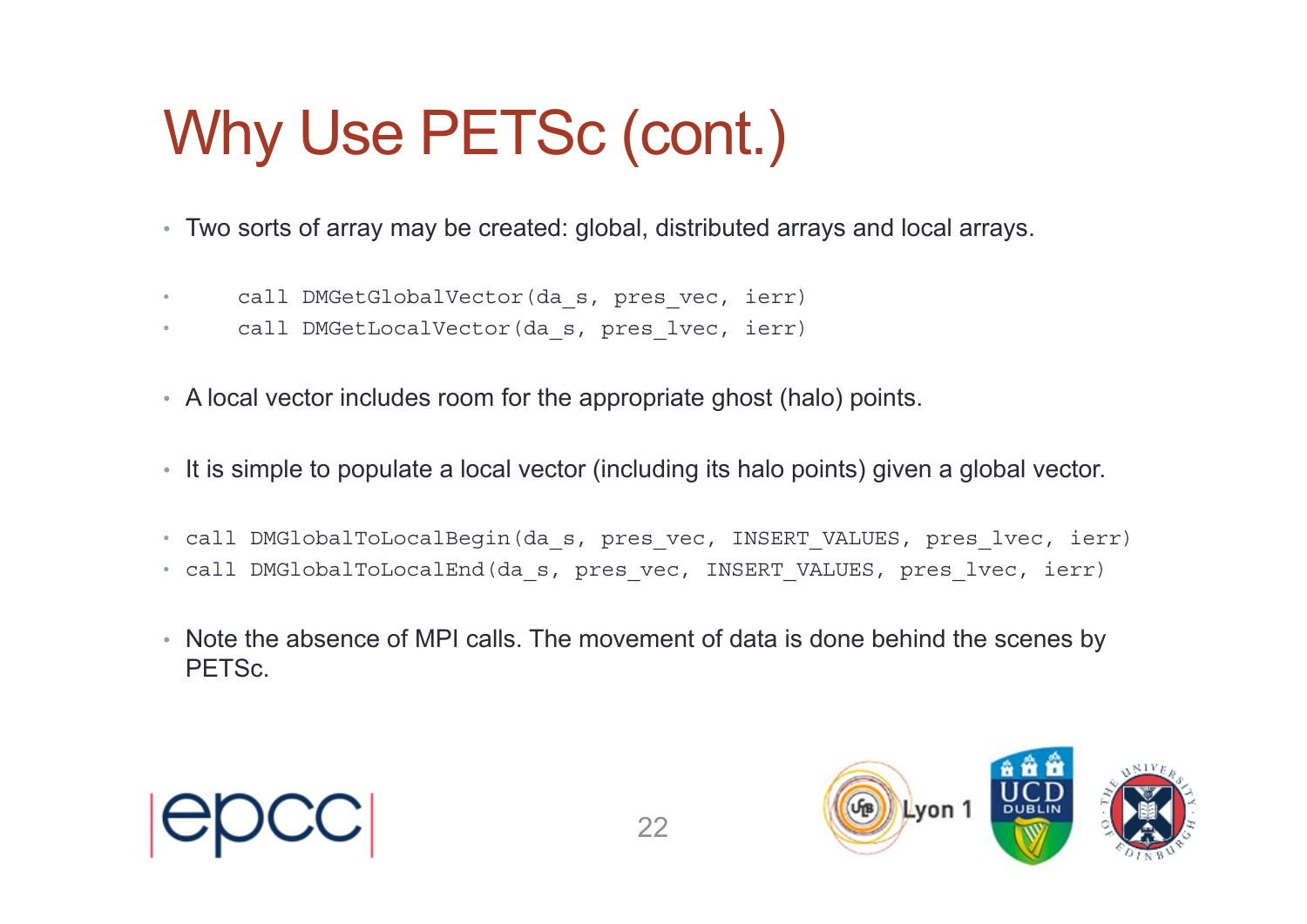# Why Use PETSc (cont.)

- Distributed matrices may also be created from DMs and used in conjunction with KSPs to solve linear systems.
- •call DMCreateMatrix(da\_s, A, ierr)
- •call compute rhs p(ksp pres, b vec, ierr)
- •call compute matrix p(ksp pres, A, A, ierr)
- •call KSPSetOperators(ksp pres, A, A, ierr)
- •call KSPSolve(ksp pres, b vec, pres vec, ierr)
- •call MatDestroy(A, ierr)

This requires that a relationship has been established between the DM and the KSP.



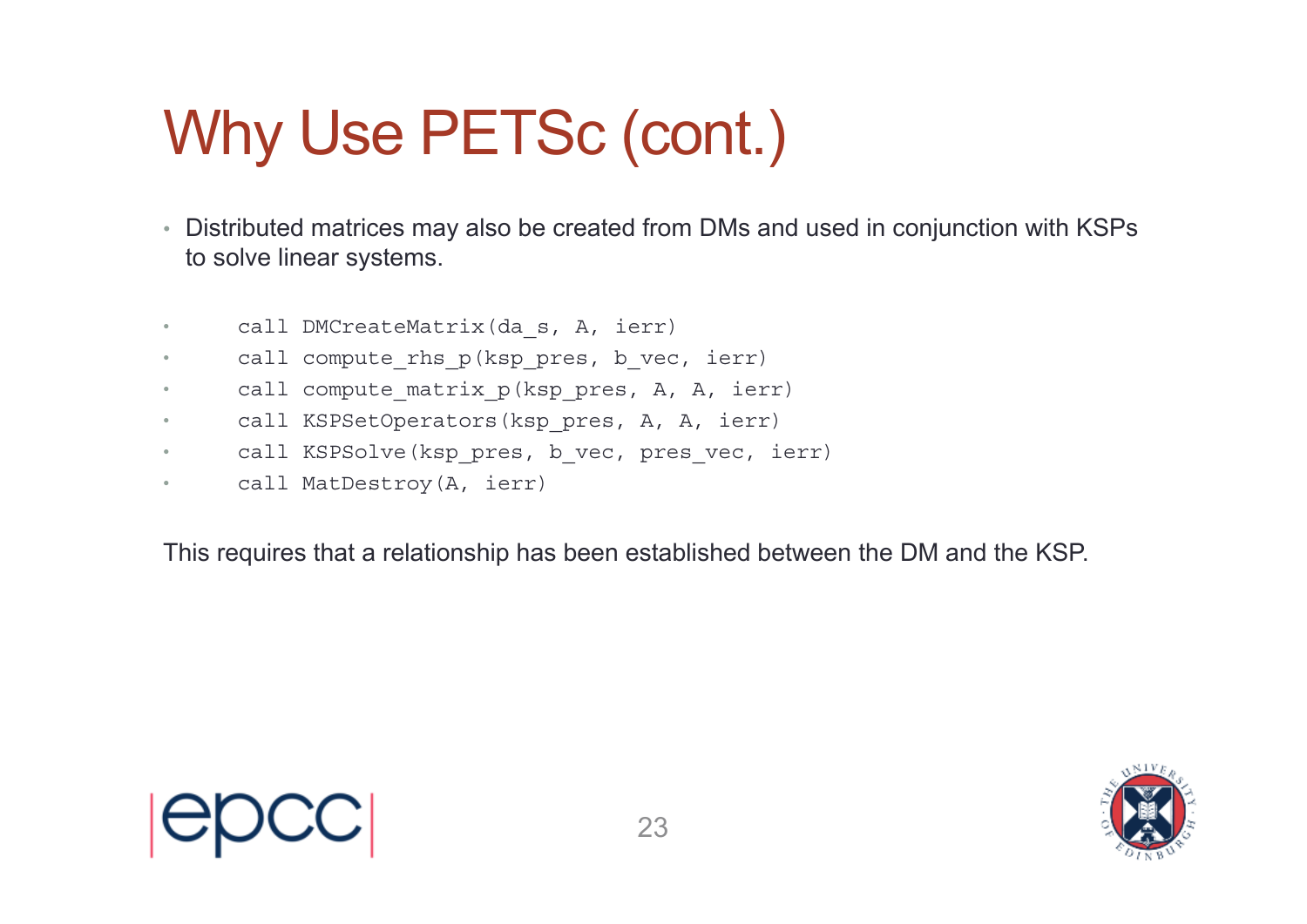# Why Use PETSc (cont.)

- KSPs provide access to PETSc linear solvers. A KSP may be associated with a DM as illustrated here.
- •call KSPCreate(PETSC COMM WORLD, ksp u, ierr)
- •call KSPSetOptionsPrefix(ksp\_u, 'u\_', ierr)
- •call KSPSetFromOptions(ksp\_u, ierr)
- •call KSPSetComputeInitialGuess(ksp\_u, set\_initial\_guess\_u,

PETSC NULL OBJECT, ierr)

- •call KSPSetDM(ksp\_u, da\_u, ierr)
- •call KSPSetDMActive(ksp\_u, PETSC\_FALSE, ierr)
- One can see that a prefix has been associated with the KSP so that it can have its own run-time, configuration options.



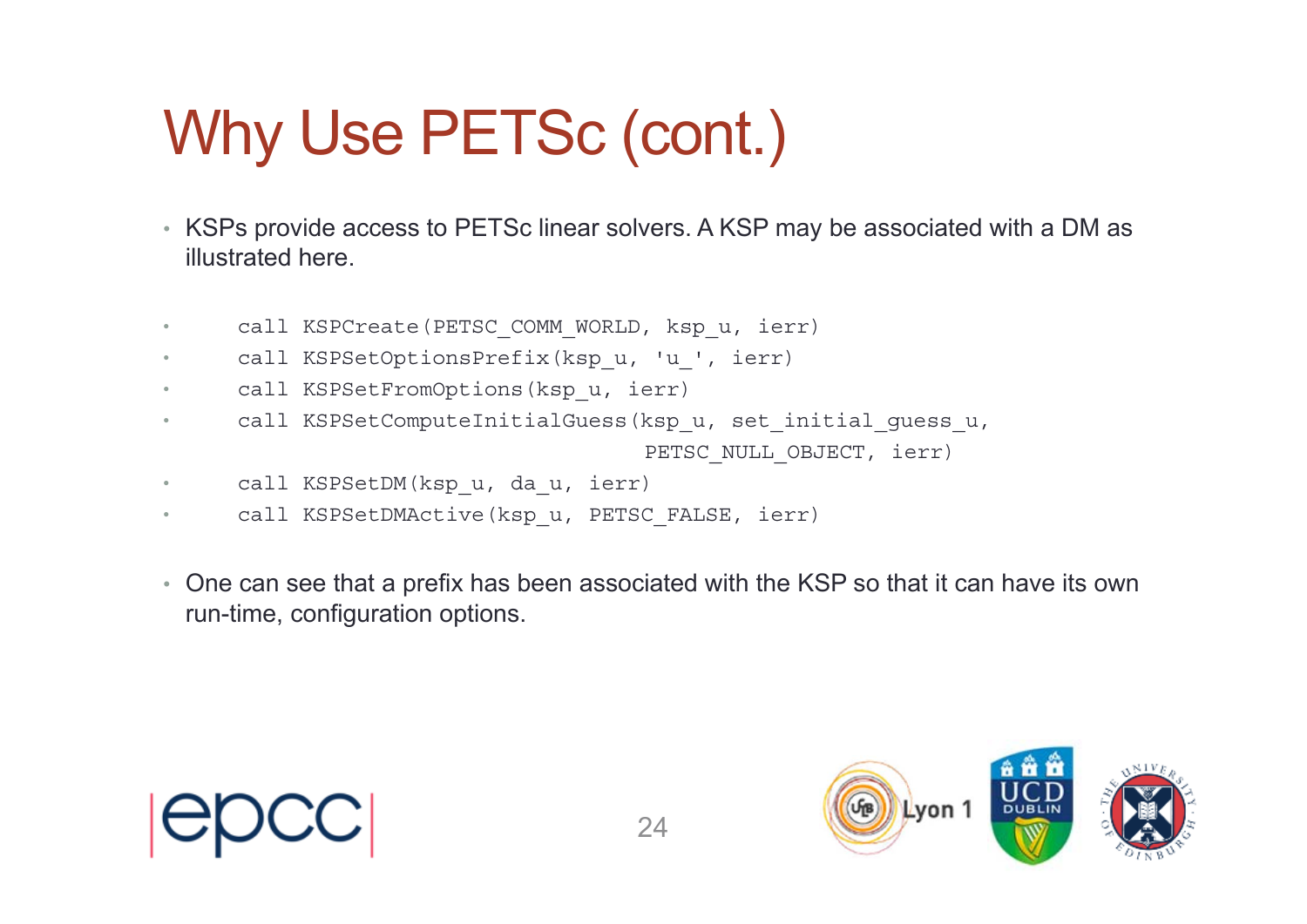### TPLS 3.0 Performance

- • 3D decomposition accelerates speed (2 x TPLS2.0 on 1,536 cores)
- • Krylov solvers do not lead to an increase in performance but have different termination criteria
- •Density contrast doubles the execution time
- • Refer to the eCSE report for full performance analysis